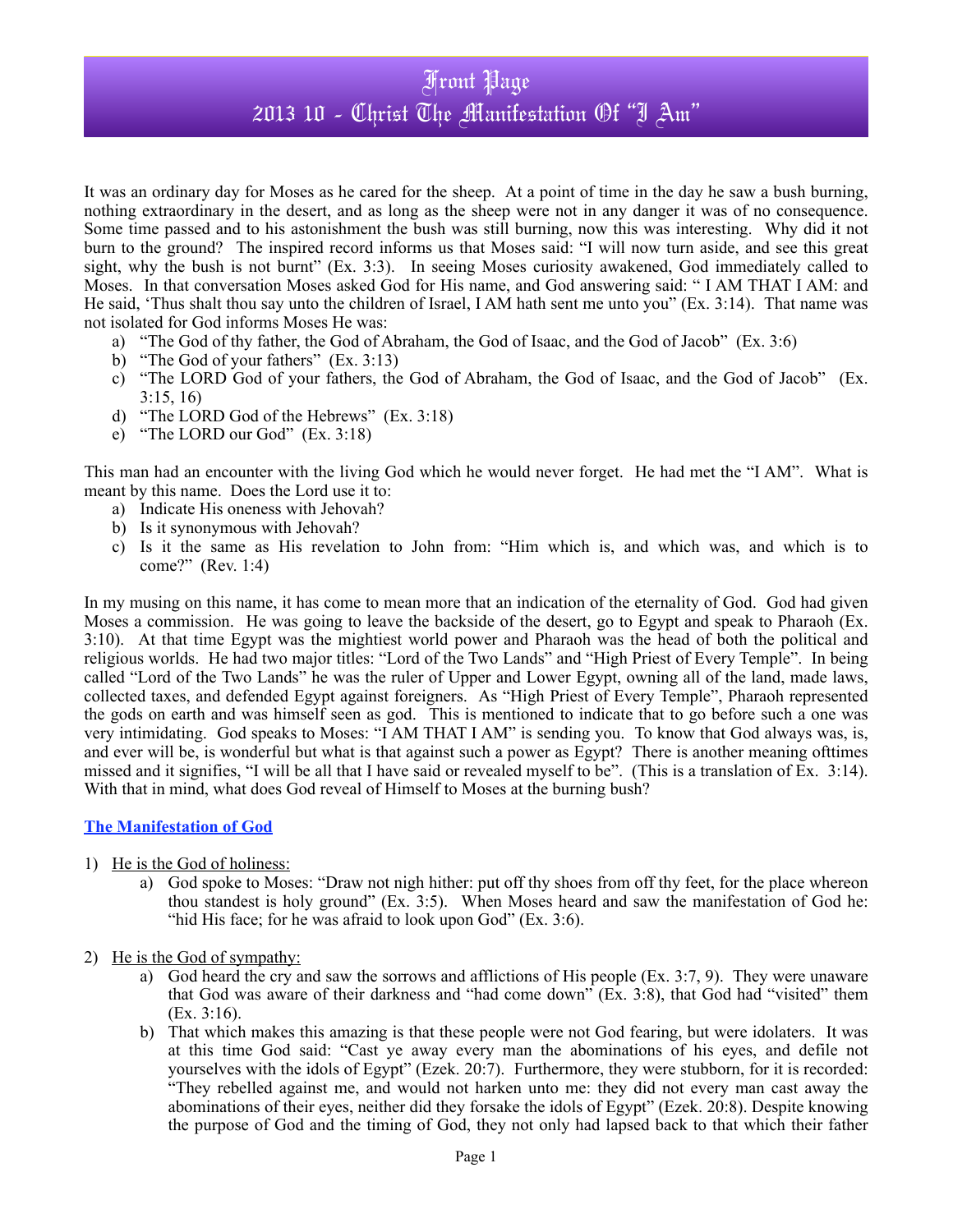Abraham had left (Josh. 24:2), but despite warnings maintained it. How gracious of God to still respond to their cries.

### 3) He is the God of purpose:

- a) The purpose of God is threefold:
	- i)  $\hat{i}$  Come now therefore, and I will send thee unto Pharaoh" (Ex. 3:10)
	- ii) "That thou mayest bring forth my people" (Ex. 3:10); "deliver them" (Ex. 3:8); "to bring them up" (Ex. 3:8); "bring forth my people, the children of Israel out of Egypt" (Ex. 3:10); "I will bring you up out of the affliction of Egypt"  $(Ex. 3:17)$
	- iii) "To bring them up . . . unto a good land and a large, unto a land flowing with milk and honey"  $(Ex. 3:8)$
- b) The purposes of God which Moses is not told in Exodus 3:
	- i) To fulfill His promise to Abraham that the nation they would serve: "Will I judge: and afterward shall they come out with great substance" (Gen. 15:14)
	- ii) "Against all the gods of Egypt I will execute judgment" (Ex. 12:12)
	- iii) To get honour: "Honour upon Pharaoh, upon his chariots, and upon his horsemen" (Ex. 14:18).

### **The Manifestation Of Christ From The Manifestation Of God**

When we consider our Lord we can easily observe the same characteristics in Him that are seen in the God who is the "I AM". This of course it to be expected since our Lord is God, He is the "image of God" (2 Cor. 4:4); the "Word of God" (Rev. 19:13); the "Son of God" (Mk. 1:1); and the "Fulness of the Godhead" (Col. 2:9).

- 1) The holiness of the Lord:
	- a) The Psalmist records: "The LORD is . . . holy in all His works" (Psa. 145:17). This becomes very important for the body prepared for the Lord was a work of God. The power of the Highest overshadowed Mary (Lk. 1:35) and that which was conceived in her was of the Holy Ghost (Matt. 1:20). That was a work of God so the Lord had a holy body.
	- b) When He was born He was holy for the angel said to Mary: "That holy thing which shall be born of thee" (Lk. 1:35).
	- c) The works He showed them were: "from My Father" (Jn. 10:32). Furthermore, He said: "The Father that dwelleth in me, He doeth the works" (Jn. 14:10).
	- d) He was holy when beating our sins. In the offerings of the Old Testament, when God speaks about the sin offering He repeats the fact that it was "most holy" (Lev. 6:17, 25; 10:17). When speaking about the trespass offering He says it is "most holy" (Lev. 7:5-6; 14:13). The teaching is very clear, when the Lord was on the cross, during the three hours of darkness he was not being made a sinner, nor was He "satanized" as some false teachers have taught. He was most holy.
	- e) When our Lord died His body never saw corruption and that lovely man left the tomb as clean as when He was interned in it. It is recorded: "Neither wilt thou suffer thine Holy One to see corruption" (Acts 2:27; 13:35).
	- f) He was raised from the dead by the "spirit of holiness" (Rom. 1:4).
	- g) He is now in glory functioning as our Great High Priest. The writer to the Hebrews writes: "For such an high priest became us, who is holy, harmless, undefiled, separate from sinners" (Heb. 7:26).
	- h) When discipling the church at Philadelphia He is the Holy (Rev. 3:7).
- 2) The sympathy of the Lord:
	- a) The hymn writer wrote: "Up Calvary's Mountain one dreadful morn, walked Christ my Saviour, weary and worn". The last twelve hours had been hours of unspeakable torturing, both verbal and physical. His back had known the laying on of the lashes; the face had been bruised; the hair plucked off; mocked, despised and hated; now being led out to be crucified. The next hours were now going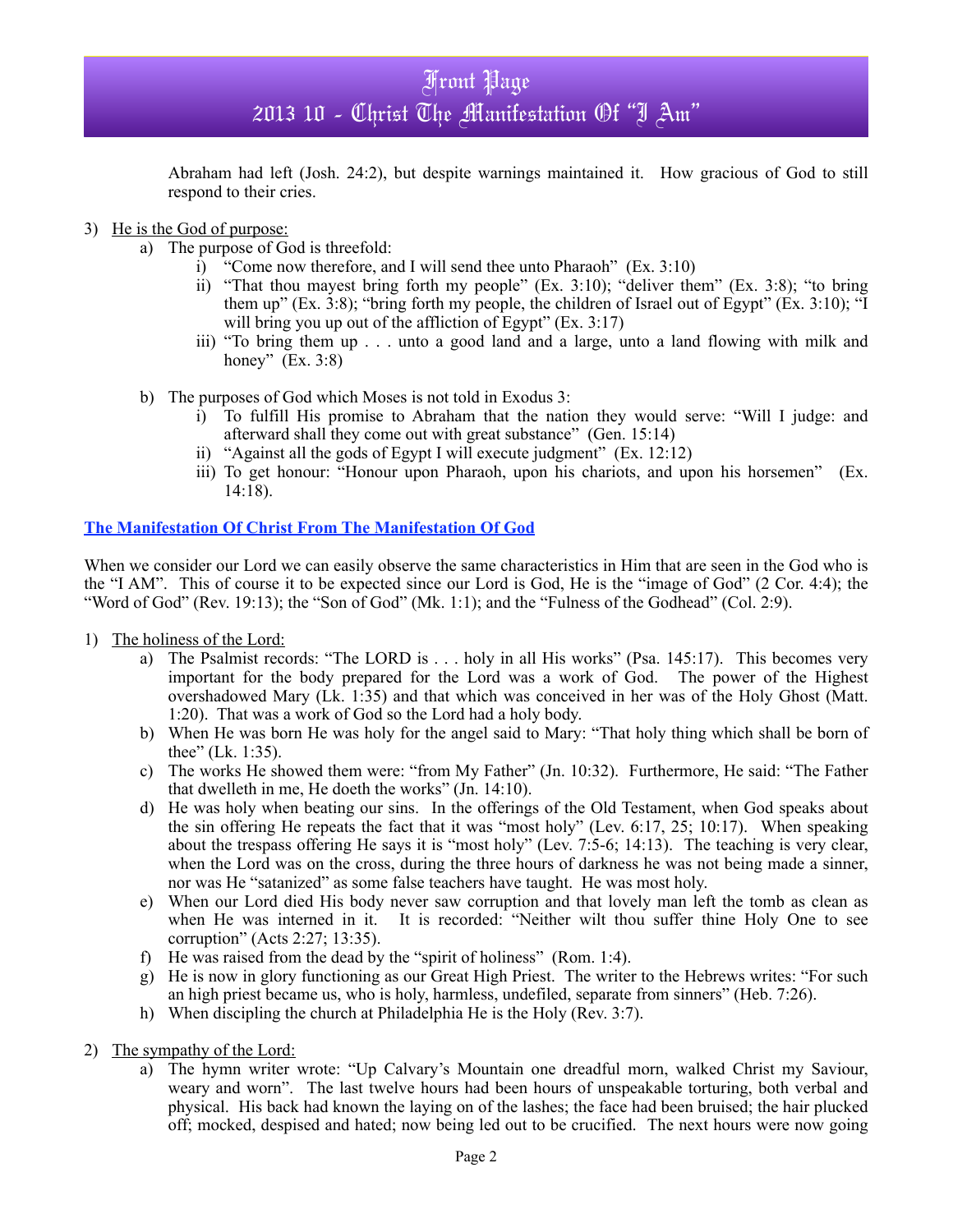to be an exceedingly agonizing suffering death, but before His physical death He would endure from the hands of God the cup of suffering. In hours preceding suffering we think of ourselves and what we have suffered and will suffer. This was to be an experience the Lord had never known before. Being forsaken by God, He was entering the unknown. Yet, on that horrific morning He saw the daughters of Jerusalem weeping, and not thinking of their sympathies for him but of His for them, He said: "Weep not for me, but weep for yourselves, and for your children" (Lk. 23:28). That is compassion.

- b) Matthew wrote:
	- i) "He saw a great multitude, and was moved with compassion" (Matt. 14:14)
	- ii) Concerning the blind men: "Jesus had compassion on them" (Matt. 20:34)
	- iii) To the delivered demonic He said: "Go home to thy friends, and tell them . . .the Lord . . . had compassion on thee" (Mk. 5:19)
	- iv) The father with the demonic son asked the lord: "have compassion on us" (Mk. 9:22)
	- v) The leper came to the Lord and besought healing, then reading the lovely words: "Jesus, moved with compassion, put forth His hand, and touched him" (Mk. 1:41). This was not the touch of indifference but of feeling for the individual. The Lord could have simply healed him by His will, but He touched him. What must that have meant to that man.

His compassion did not end when He left the earth for one of the qualifications for priesthood is: "Who can have compassion on the ignorant" (Heb. 5:2). To be compassionate one must be a sensitive hearted character. A person who is self centered cannot be sensitive and compassionate.

- 3) Christ lived with a purpose in heart and mind:
	- a) One of the most precious evidences of the Lord's purposeful life was in the upper room. The Lord's supper had been instituted, and John records the Lord saying: "That the world may know that I love the Father; and as the Father hath given me commandment, even so I do. Arise, let us go hence" (Jn. 14:31).
	- b) Or consider the times He said: "let us go", but He never went anywhere without a purpose.
		- i) "Let us go into the next towns, that I may preach there also" (Mk. 1:38), for therefore came I forth.
		- ii) "Let us go over unto the other side of the lake" (Lk. 8:22)
		- iii) "Let us go into Judaea again" (Jn. 11:7)
		- iv) "Let us go unto him" (Jn. 11:15)
		- v) "Let us go, lo, he that betrayeth me is at hand" (Mk.14:42) and He went out to met the approaching crowd who would bring Him to Caiaphas.
	- c) When it came to the night before His death and looking back on His earthly sojourn, He could say: "I have glorified Thee on the earth: I have finished the work which Thou gavest me to do" (Jn. 17:4). What a man, able to look back over life knowing that every word, deed, attitude, and response, always glorified God. Reviewing His life there were no regrets, no words which could have been said better, never a moment of time wasted, but all for the glory of God. With that in mind, He says: "I have finished the work". This is not Calvary, it is spoken before Calvary therefore, what was it that was finished, His giving the disciples the word of God? Having said I have finished the work He says: "I have manifested Thy name unto the men which Thou gavest me" (Jn. 17:6); again, "I have given unto them the words Thou gavest me" (Jn. 17:8); and again: "I have declared unto them Thy name" (Jn. 17:26); and now looking back He says: "I have finished the work which Thou gavest me to do".